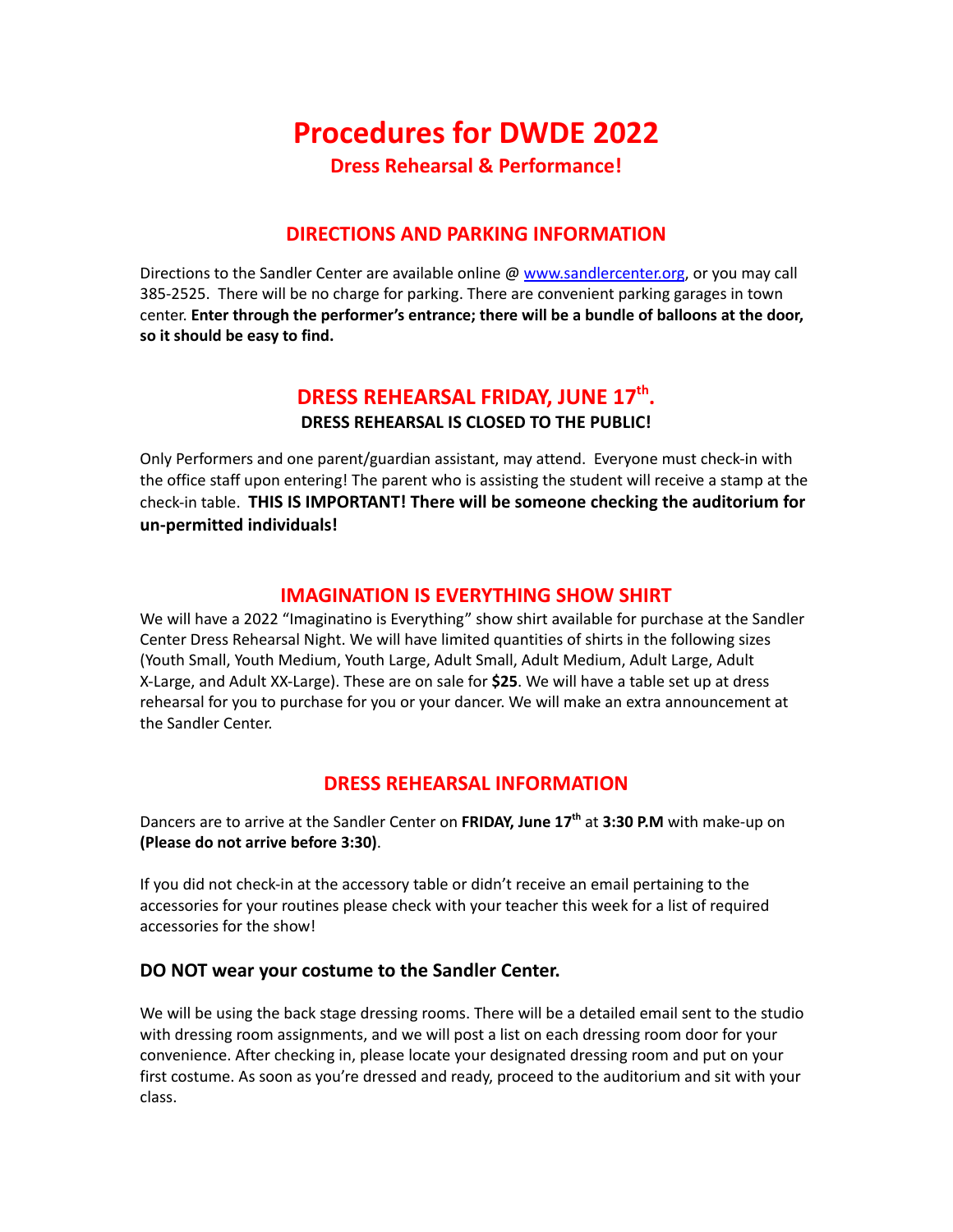**(Please note: we have mostly female students, so it is advised that the adult assistant is a female for young female students.** *If the assistant is male, please inform the office staff, so we can make arrangements for an appropriate dressing area.* **There is a "boy's/men's only" dressing room for all male students.)** We will start Dress Rehearsal as soon as the Sandler Center crew is ready. Please, NO jewelry (unless part of costume), NO fingernail polish, and NO underpants (except boys) are to be worn with costumes!

#### **TAPING AND FLASH PHOTOGRAPHY**

**Videotaping is allowed for Dress Rehearsal ONLY!** Allied Video, a professional video company will tape the performance on Saturday. Ordering information for the performance video is located below and on the studio website under the performance link, and there will be a table set up at the show. **FLASH PHOTOGRAPHY IS NOT ALLOWED!** This is very dangerous to the dancers as it can cause injury to the students as well as others.

#### **Link to order forms:**

[Standard](https://avsmarketingsolutions.com/product/denise-walls-dance-energy-recital-2022-imagination-is-everything-standard-definition) DVD

High [Definition](https://avsmarketingsolutions.com/product/denise-walls-dance-energy-recital-2022-imagination-is-everything-blu-ray-high-definition) Blue Ray

#### **ACCOUNT INFORMATION**

**ALL account balances must be paid in full** in order for students to perform in the show, unless costume balances have not been posted. In this case, you will receive a *bill via email* with your balance. Please direct any questions to office staff prior to the dress rehearsal.

# **Thursday, June 16th is the last day of regularly scheduled classes**

#### **TICKET INFORMATION**

#### **TICKETS ARE ON SALE NOW AT THE SANDLER CENTER OR ONLINE**

You can purchase your tickets at the Sandler Center Box Office or on their website. Tickets are \$31.00 + \$2.00 facility fee. It is advisable to purchase your tickets in advance because there is assigned seating. Tickets will, however; be available at the door on the day of the show, for \$31.00 as well.

Please note: It is recommended to purchase your tickets through the Sandler Center box office and **NOT online**, as there is only an additional \$2 fee at the box office compared to additional fees when ordered online.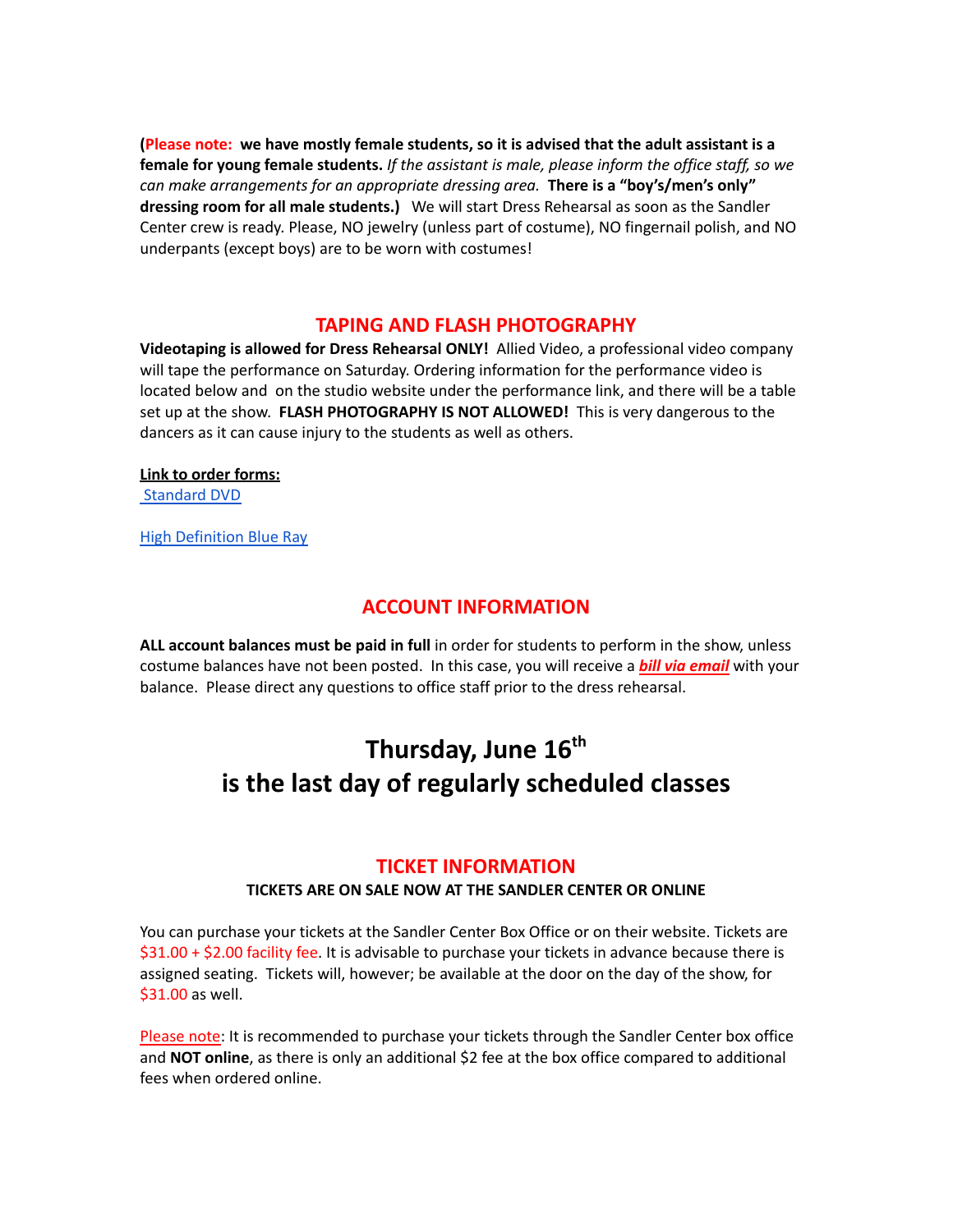**Online orders will include the following fees:** \$6.00 convenience fee, \$2.00 facility fee, Will call \$2.00, and \$3 if mailed.

# **Saturday, June 18 th @ 6:00 PM "SHOWTIME"**

# **LOBBY DOORS OPEN FOR AWARDS @ 4:30 HOUSE OPENS AT 4:45**

#### **PRE-SHOW AWARD INFORMATION**

**All students who received an email pertaining to an awards ceremony should read the following information.**

Pre-show awards (credit awards as well as Jr. & Sr. Graduates) will be held at **5:00**. These students should arrive at the Sandler Center backstage check-in table at **4:30 dressed to impress (NO COSTUMES)**. Jr. & Sr. graduates should have an escort who should be there NO LATER THAN 4:30. Ask Jessica for directions.

#### **PERFORMANCE INFORMATION**

Dancers must arrive at and **NO EARLIER THAN 4:15PM** with make-up already on. PLEASE ALLOW TIME FOR TRAFFIC ISSUES!! Enter through the same door as dress rehearsal. **Check-in at the table as soon as you arrive**. Use the same dressing room as the day of the dress rehearsal.

#### **ADULT ASSISTANT FOR DANCER**

ONLY ONE ADULT ASSISTANT WILL BE ALLOWED BACKSTAGE. (*Please note: we have mostly female students, so it is advised that the adult assistant is female. There is a "boy's/men's only" dressing room for all male students.*) The adult assistant must show a ticket stub at the check-in table, and he/she will also receive a stamp to allow him/her to re-enter the backstage area. The Sandler Center crew **WILL NOT LET YOU ENTER THE LOBBY AND THEATER WITHOUT A TICKET.** PARENTS WHO ARE ASSISTING STUDENTS MUST HAVE A STAMPED HAND TO GET BACKSTAGE! Students should dress in their first costume and wait in the rehearsal hall until it is time for them to perform. Our backstage crew will assist you in lining up for your performance. THEY DO NOT HAVE TIME TO SEARCH FOR PERFORMERS! If you are only performing once in the second act, you may watch the performance in the rehearsal hall through a video feed until it is time for you to get ready to perform. Make sure you are ready to go at least five **(5)** numbers before your routine! After students are finished performing, they must remain in the rehearsal hall unless he/she is small enough to sit in a parents lap. We do NOT have tickets for students! Each person, except performers, must have a ticket. There will be a video feed into the rehearsal hall.